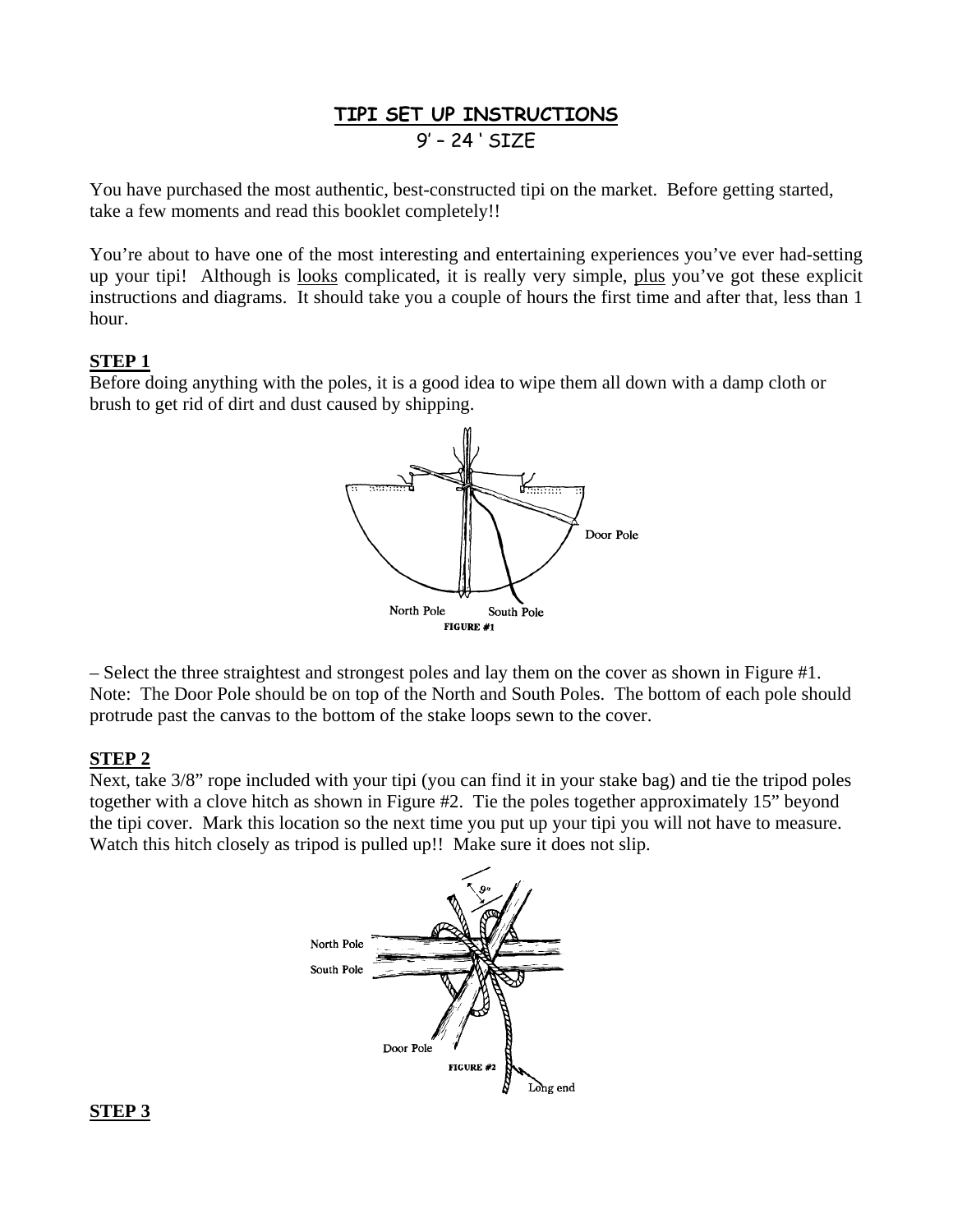Take the long end of the rope and wrap it around the poles four (4) times directly below the clove hitch. Firmly but not extremely tight. Tie off the short end of the clove hitch to your rope with two half-hitches.

It is easiest to position the bottom of the Door Pole where you want the door and the bottom of the North and South Poles approximately where the South Pole should be.

Now have one person pull on the rope as another person lifts the tripod up. (figure #3)



As soon as you've got it straight up, move North pole apart to form the tripod. (figure #4)



#### **STEP 4**

THIS IS IMPORTANT! – Facing the tipi, put your door pole exactly where you want your left hand door entrance to be and use the Pole Diagram to get the exact measurements between North, South and Door tripod poles. (Figure #5)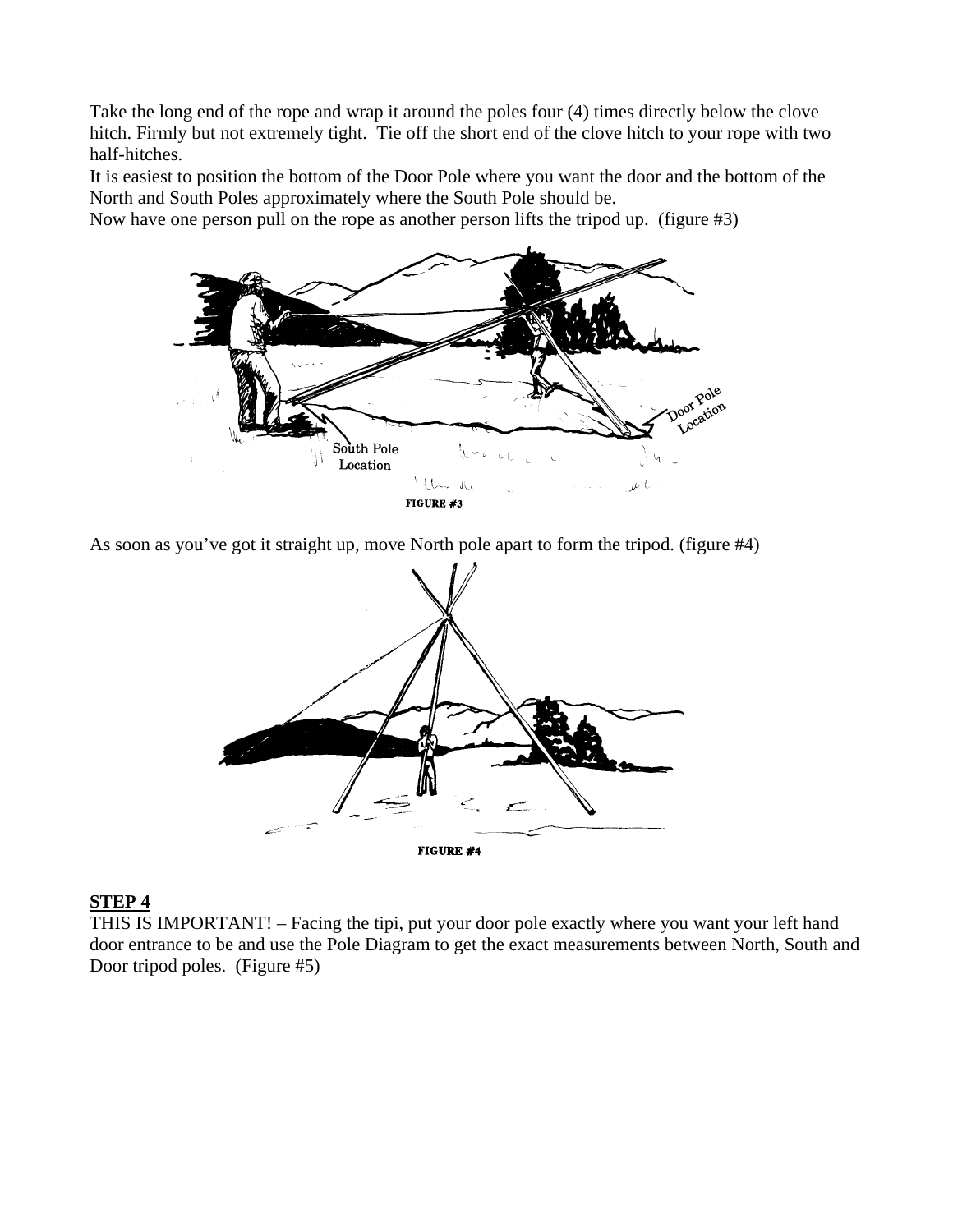

Take the time to get these exactly where you want them. It is very hard to shift the tipi when it is all together.

CONGRATULATIONS! The hard part is done!! The rest of the tipi goes up in just minutes!

## **STEP 5** PUTTING THE REST OF THE POLES ON THE TRIPOD

Set aside your next strongest pole for the lift pole, and set aside the two lightest poles for your smoke flaps. This should leave you with eleven (11) poles to place in tripod. Use the pole diagram (figure #5) and put each pole on the tripod in order from one to eleven (1-11). Take pole #1 and look up at the top of the tripod. There is a crotch formed by the north and south tripod pole. Go ahead and rest pole #1 in its natural place and put 2, 3, and 4 right on top of it. Move over to #5 and put it right on top of pole #4 and then just stack 6, 7, and 8 right on top of pole # 5. Move around back and put #9 and #10 in place in the natural opening formed up top. Pole #11 fits into a natural opening that you will see when you look up. Make sure you leave room for the lift pole between pole #10 and #11. This sounds a little complicated, but as you lay the poles on the tripod, you will see that there is a natural place for each of them to go. (Figure #6a, #6b).



## **STEP 6**

After pole #11 is in place, just grab the dangling rope, go outside the poles and walk around the framework four (4) times. (Figure #7)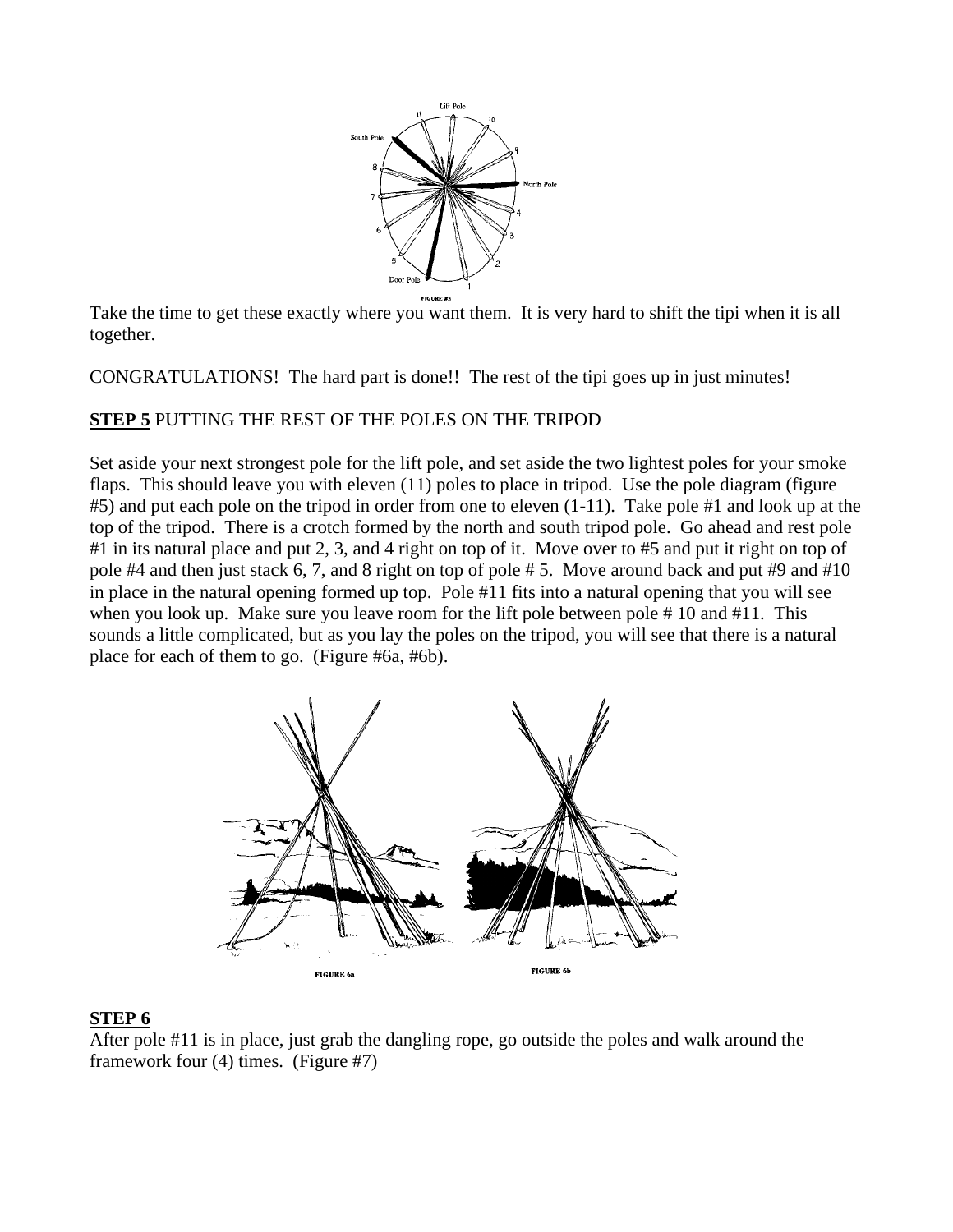

This ties all the poles together. As you walk, keep tension on the rope and jerk it hard now and then. This causes the rope to slip up tight around the poles where you've tied the tripod. After the  $4<sup>th</sup>$  wrap, tie the rope off on the right tripod pole near the bottom.

Now your tipi is actually starting to look like a tipi! Don't worry about exact placement of the eleven (11) poles at this point. You will do final adjusting after the cover goes on.

## **STEP 7** PUTTING ON THE COVER

Spread out the cover on the ground with the inside up. It is easy to tell the inside from the outside by the Reliable Tent and Tipi logo near the doorway on the outside. The logo should be facing down. Take your lift pole and place it right in the middle on the cover with the bottom of the pole extending beyond the canvas to the outer edge of the stake loop sewn to the cover. (Figure #8)



- a. Tie the cover to the pole by wrapping the tie straps around the pole at least twice and finish with a square knot. Make sure the cover is pulled tight along the lift pole.
- b. Tie the two smoke flap ropes provided with the tipi to the loops at the base of the smoke flaps.
- c. IMPORTANT –(Sioux and Cheyenne Style) Open up the smoke flap pockets to make them ready to receive the smoke flap poles. After the cover is up, you have to push the poles into the pockets from the ground. If they are not open and ready, it is going to be somewhat tricky.

Now, just bunch the cover up to the lift pole and set it into place right at the back of the tipi. (Figure #9)

As you look up at the top, you will see the natural opening that it will fit into. Make sure to keep the pole on the inside with the cover untwisted up top or you may try to put the cover on inside out. Grab the edges and pull the cover around both sides until it meets at the doorway. (Figure #10)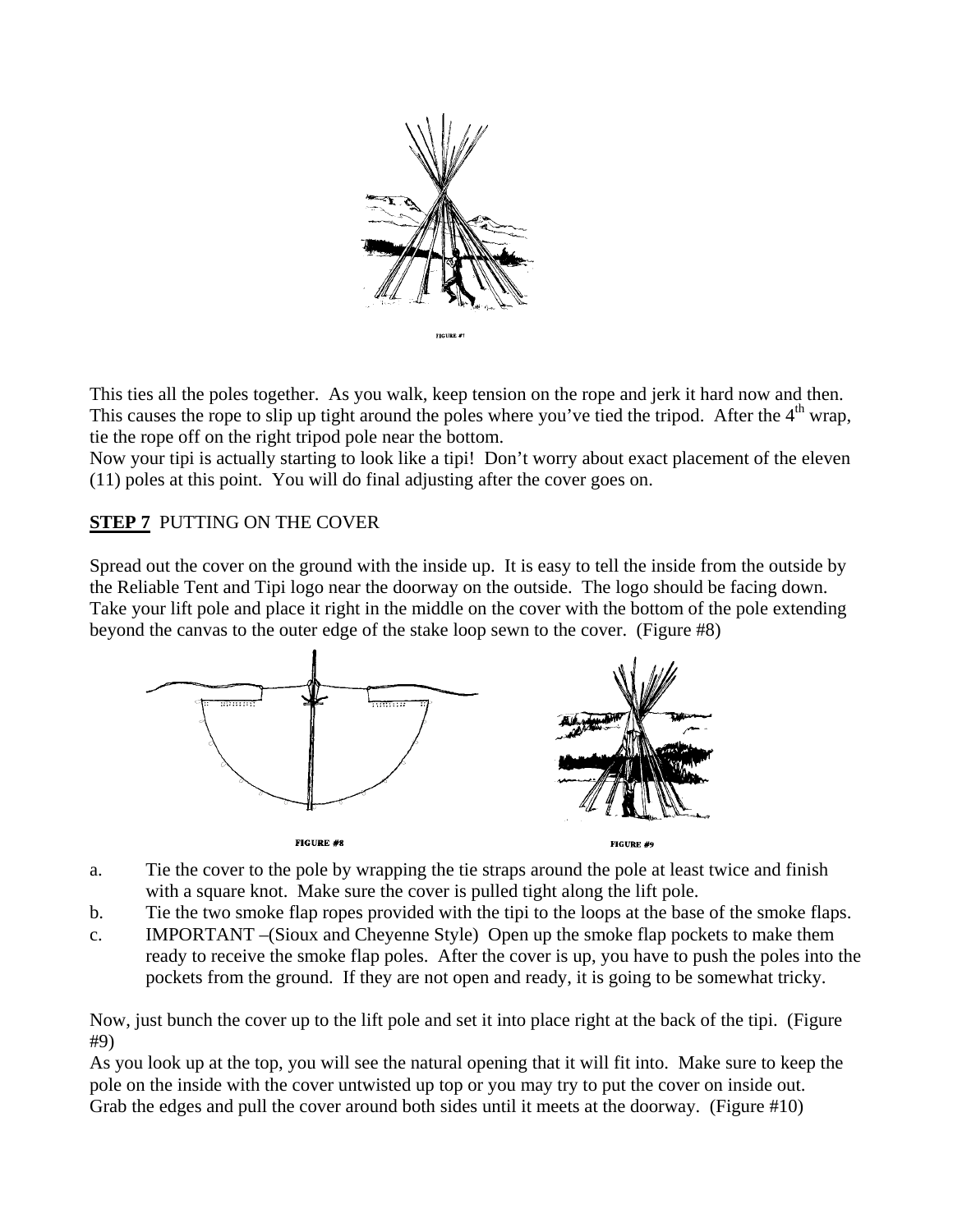

Be sure to pull your smoke flaps outside the cover with the smoke flap ropes as you pull the cover around. To lace the front, you are going to need a ladder, strong friend, or be an extremely tall person to do this. Next, put in your lacing pins, starting from top to bottom. Overlap the flaps with the side of the flap with the tie sewn to the outer edge going to and seal by pushing the lacing pin through these four (4) holes (top side hole to under side hole and then out again through the top side hole, right to left).

After you have it all laced up, go inside and adjust the poles to get a perfect fit of the cover. Just push them out until the cover fits smoothly. As you push the poles out, wiggle and twist them so they will extend to the ground level. NOTE: The tripod poles are *tied* and will not extend. You are just about finished.

## **STEP 8** STAKING DOWN THE COVER

To stake down the cover to get a wrinkle free look, start at the back and alternate side to side (10, 11, 9, S, N, 8, 4, 7, 3, 6, 5, D, 1). Pull the cover down snug but not super tight.

**CAUTION**: Take care when hammering in stakes not to hit the cover or stake loop as it can cause tears to the fabric. NOTE: The cover should be 4" to 6" off the ground when properly stake down. Your tipi should look terrific at this point.

## **STEP 9** SMOKE FLAP POLES

Take the smoke flap poles and insert them into the smoke flap pockets (Sioux and Cheyenne Style). It will probably be necessary to flap the smoke flaps with the ropes to get a good angle to insert your poles. For Crow and Blackfoot style tipis there is a leather reinforced hole for you smoke flap pole. You will need to tie a stick perpendicular to the smoke flap pole and then insert the pole into the hole in the smoke flap. The small stick will act as a "stop" for the pole. After they are in the pockets or through the leather reinforcement, criss-cross the poles in back to the tipi. (Figure #11).



The tension will keep them standing there. If you want to close the smoke flaps (rain, etc.), just move the poles around to the sides and they will shut the smoke flaps. Most rain will hit the poles up top and run down outside the liner and onto the ground. You can tie your smoke flap ropes on either side or on one side depending on how open you want it. Pull the ropes snug to get a wrinkle free look and tie them to one of the poles near the ground or stake them out approximately 6'-8' away from the tipi.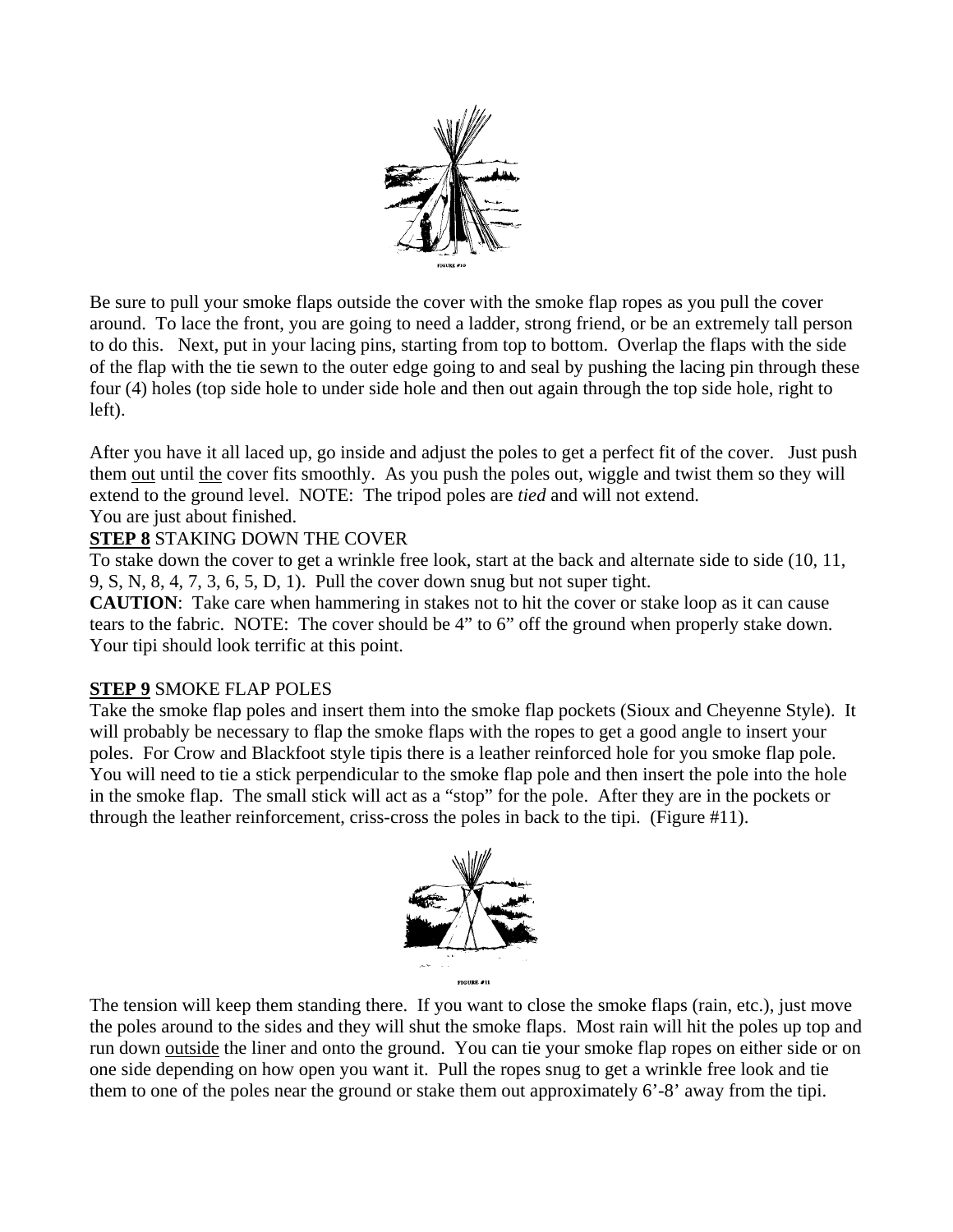CONGRATULATIONS!! You have got a complete tipi! That wasn't too bad – was it? If you have any problems that you are unable to figure out, just give us a call at 1-800-544-1039. We will be glad to help you!

Thanks again for selecting a Reliable Tipi! Have Fun!

## OTHER NOTES OF INTEREST:

- A. If possible, choose a site slightly higher than the surrounding area to provide for drainage.
- B. When the tipi is erected on the ground, it pays to dig a shallow trench around the base and slope outward to catch water rolling off the cover.
- C. If you are in an *extremely* windy area or if your ground will not effectively hold stakes, you can take the rope hanging from the tripod, drive a stake directly below it, and tie the rope to it. The tipi is *very* wind resistant and unless the situation is extreme, this is not necessary.
- D. If you want to stake your tipi down with the pebble and loop method, we highly recommend getting "The Indian Tipi Book" by Reginald & Gladys Laubin. This book describes a number of original, authentic methods.

## PAINTING TIPS

Use pencil to outline graphics. Short nap roller can be used on large areas, trim with brush. We recommend an exterior latex house pain (good quality) with a UV inhibitor. Experiment on scrap canvas.

# **CARE OF YOUR CANVAS TIPI**

Regardless of fabric option, the life of canvas depends on how well you take care of it. Never store your tipi damp or wet! Never leave fires unattended! Soiled areas can be cleaned with a mild soap solution (ivory, etc.) and soft bristle brush. Common sense goes a long way!

**Tipis do not require preconditioning-** The tipi has very steep sides and water will not be able to accumulate on the canvas. Your tipi will shrink in the weather, but since there is not a "framework" that it has to fit, this is not a concern.

**Fire pits in a Tipi**- The tipi is made to be used with a fire in the center of it. We do, however, caution use of a fire in any tipi. Fires are not recommended in tipis under a 14' diameter.

**Winds**- The conical shape of the tipi makes for a very wind resistant structure, however, a strong gust can topple a tipi. When you have your tipi set up, you should have a length of rope left hanging from where you tie together the poles. This rope should be pulled down to the ground and staked to hold the poles down tight.

**Mildew**- One of the most common problems that occur in canvas is mildew. Even if the tipi is made of a fabric that is mildew resistant, it will mildew if left damp. Mildew is very destructive to cotton fabrics as well as other materials. Mildew usually forms when tipis are put in storage when damp but it can also start for no apparent reason. Mildew can start in a very short time and under certain conditions of humidity and temperature. If mildew has started to grow, it can be stopped from spreading by thoroughly drying the tent, preferably in the hot sun and applying a cleaner such as [IOSSO Tent & Camping Gear Cleaner](http://www.reliabletent.com/eTrans/showdetl.cfm?&DID=29&Product_ID=172&CATID=20) . This cleaner is made to remove tough dirt and mildew stains. Afterwards you may find it necessary to treat the tent with a water-repellent compound such as [Canvak](http://www.reliabletent.com/eTrans/showdetl.cfm?&DID=29&Product_ID=171&CATID=20). If using another treatment, be sure to read the label to make sure it is safe for use on canvas. After any treatment has been applied, make sure the tipi dries completely before putting into storage. If